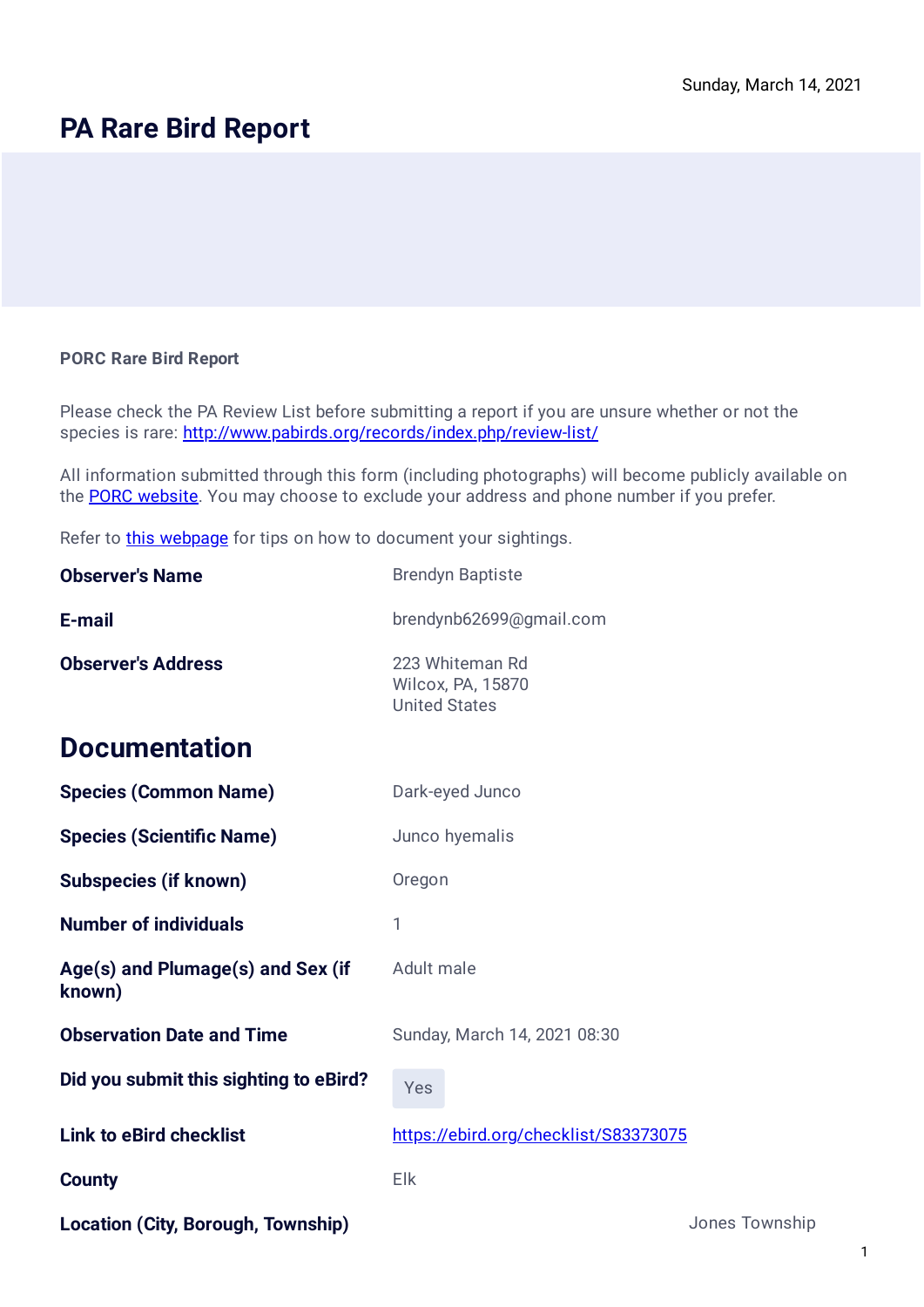| Exact Site (E.g. Name of park, lake,<br>road)                                 | 223 Whiteman Rd                                                                                                                                                              |
|-------------------------------------------------------------------------------|------------------------------------------------------------------------------------------------------------------------------------------------------------------------------|
| <b>GPS coordinates of sighting</b>                                            | N 41.576359 W -78.584315                                                                                                                                                     |
| <b>Habitat</b>                                                                | Yard with deciduous forest nearby                                                                                                                                            |
| <b>Distance to bird</b>                                                       | 10 <sub>ft</sub>                                                                                                                                                             |
| <b>Viewing conditions</b>                                                     | Clear with no excessive sunlight                                                                                                                                             |
| <b>Optical equipment used</b>                                                 | Cabela's Intensity HD 8x25 binoculars                                                                                                                                        |
| <b>Description</b>                                                            | Adult male with dark hood contrasting with a brown back<br>and tannish undersides. Much different than Slate-colored<br>Juncos it was with due to extremely pronounced hood. |
| <b>Behavior (be as detailed as possible</b><br>about what the bird was doing) | The bird was feeding on the ground next to feeders with a<br>flock of Slate-colored Juncos. Habits and movements very<br>similar to other juncos.                            |
| <b>Separation from similar species (How</b><br>you eliminated others)         | Separated from Slate-colored Juncos by the presence of<br>dark hood and brown back.                                                                                          |
| ? (Why or why not)                                                            | Are you positive of your identification Yes due to contrasting head and back plumage.                                                                                        |
|                                                                               |                                                                                                                                                                              |

## **References Consulted**

## **Uploads**

**Supporting evidence (check all that Photograph Prices)** 

**Upload images, audio, video or drawings**

**After** Merlin Bird ID & Audubon field guide